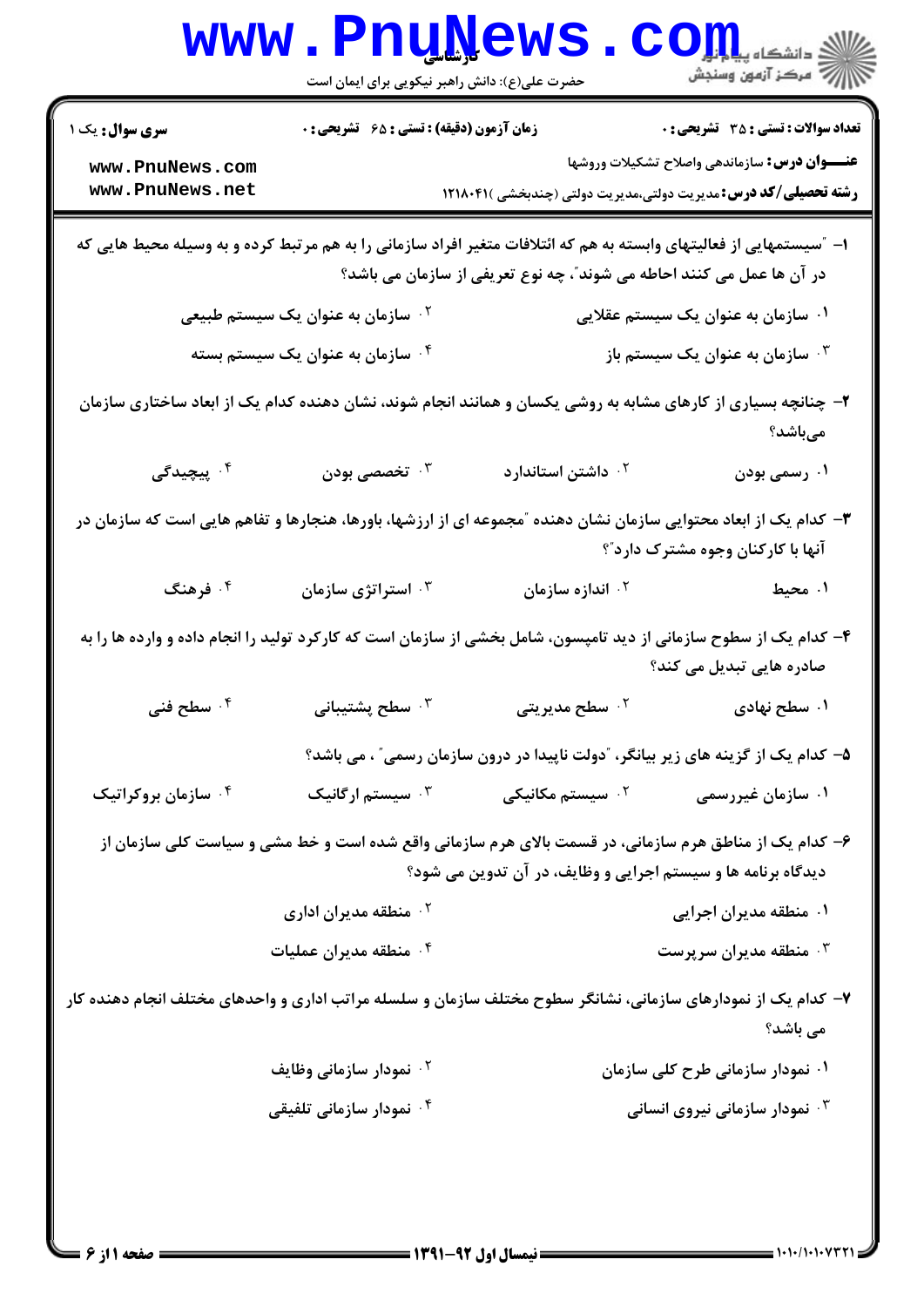| <b>WWW</b>                                                                                                                                     | <b>FUUNEWS</b><br>حضرت علی(ع): دانش راهبر نیکویی برای ایمان است                                                    |                                                                                                                                                                                                                                                                                                        | د دانشڪاه پ <b>ياج</b> ا<br>رِ آھرڪز آزمون وسنڊش                                                                                                                                |
|------------------------------------------------------------------------------------------------------------------------------------------------|--------------------------------------------------------------------------------------------------------------------|--------------------------------------------------------------------------------------------------------------------------------------------------------------------------------------------------------------------------------------------------------------------------------------------------------|---------------------------------------------------------------------------------------------------------------------------------------------------------------------------------|
| <b>سری سوال : ۱ یک</b><br>www.PnuNews.com<br>www.PnuNews.net                                                                                   | <b>زمان آزمون (دقیقه) : تستی : 65 ٪ تشریحی : 0</b>                                                                 |                                                                                                                                                                                                                                                                                                        | <b>تعداد سوالات : تستي : 35 ٪ تشريحي : 0</b><br><b>عنـــوان درس:</b> سازماندهی واصلاح تشکیلات وروشها<br><b>رشته تحصیلی/کد درس:</b> مدیریت دولتی،مدیریت دولتی (چندبخشی )۱۲۱۸۰۴۱  |
|                                                                                                                                                | ۰ <sup>۲</sup> سازماندهی بر مبنای دانش<br><b>۴ و سازماندهی با گروههای متداخل</b>                                   | ۸– از ترکیب سازماندهی بر مبنای وظیفه و سازماندهی بر مبنای محصول، کدام یک از انواع سازماندهی پدید می آید؟<br>۹– کدام یک از انواع سازمانهای ادهوکراتیک، خواهان نظارت بر سازمانهای اجرایی هستند؟                                                                                                          | ۰۱ سازماندهی بر مبنای پروژه<br>۰ <sup>۳</sup> سازماندهی خزانه ای                                                                                                                |
| ۰ <sup>۴</sup> سازمان کمیسری<br>∙۱− در کدام یک از فن آوری های اصلی تولید از دید وودوارد، تعداد زیادی از محصولات هم شکل در سیستم خط تولید ساخته | سازمان شطرنجی $\cdot^{\mathsf{v}}$                                                                                 | ۰ <sup>۲</sup> سازمان دوچهره                                                                                                                                                                                                                                                                           | ۰۱ سازمان ضربانی<br>مىشوند؟                                                                                                                                                     |
|                                                                                                                                                | ۰ <sup>۲</sup> تولید انبوه<br>۰۴ تولید سفارشی                                                                      | 1۱– کدام ویژگی سازمانهای پست مدرن، به منظور کاهش دادن زمان تجدید موجودی ها و با هدف بازگشت سریع سرمایه                                                                                                                                                                                                 | ۰۱ تولید در مقیاس کوچک<br>تولید مستمر $\cdot$                                                                                                                                   |
| ۱۲- کدام یک از انواع سازمانهای مجازی، به مدیریت قدرت می دهد تا نیرو و توان خود را بر زمینه ای متمرکز کند که سازمان                             | ۰ <sup>۲</sup> ترتیبات کاری انعطاف پذیر<br>۰ <sup>۴</sup> جابجایی مالی                                             |                                                                                                                                                                                                                                                                                                        | طراحی شده است؟<br>۰۱ استفاده به موقع از منابع<br>۰ <sup>۳</sup> اداره کردن عدم اطمینان<br>مزیت رقابتی دارد؟                                                                     |
| ۰ <sup>۴</sup> سازمان خلاق                                                                                                                     | سازمان پارندی $\cdot^{\mathsf{\scriptscriptstyle{T}}}$<br>۰ <sup>۲</sup> سازمانهای یادگیرنده<br>۰۴ سازمانهای نوآور | اسازمان شبکه ای $\cdot$ ۲                                                                                                                                                                                                                                                                              | ۰۱ سازمان بدون مرز<br>۱۳– کدام یک از سازمانها، قادر به ایجاد جریان مستمر و سیستماتیکی از نوآوری ها و خلاقیت ها می باشند؟<br>۰۱ سازمانهای کم حجم<br>شازمانهای کارآفرین $\cdot$ " |
|                                                                                                                                                |                                                                                                                    | ۰۱ در این سازمان به رسمیت اهمیت زیادی داده شده است.<br><sup>7 .</sup> سازمانی است که به تسهیم و توزیع اطلاعات می پردازد.<br>۰ <sup>۳ .</sup> در این سازمان اعمال و رفتار سازمانی در نقش های رسمی و شرح شغل ها محدود می باشد.<br>۰۴ سازمانی است که در آن ارزیابی کارمندان توسط مدیر ذیربط انجام می شود. | ۱۴- کدام یک از گزینه های زیر از ویژگیهای سازمانهای فرابوروکراتیک می باشد؟                                                                                                       |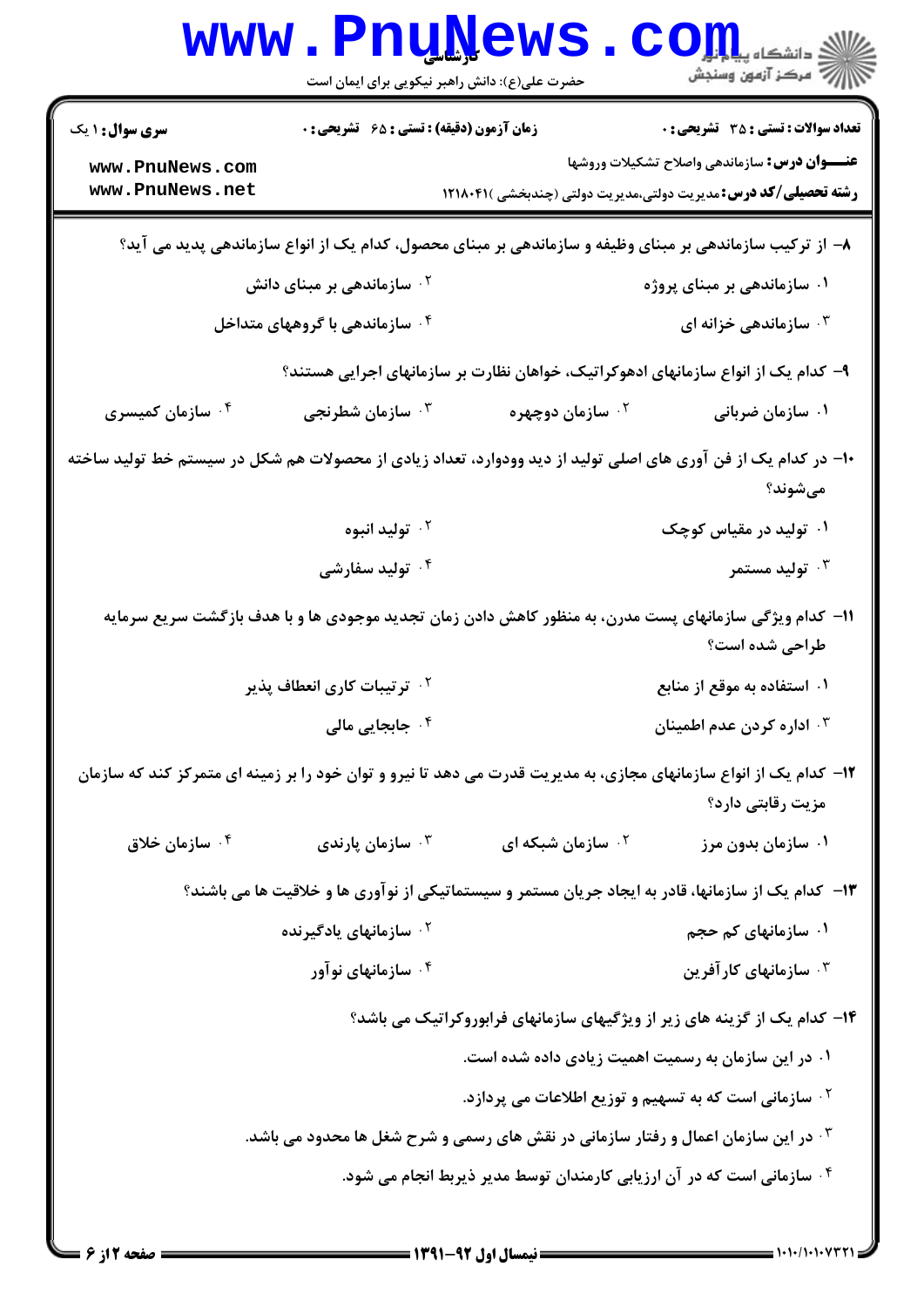|                                                              | <b>Funive</b> m<br>حضرت علی(ع): دانش راهبر نیکویی برای ایمان است | د دانشڪاه پ <b>يام</b><br>7' مرڪز آزمون وسنڊش                                                                                                                                                                                                                                                                                                                                                                                                                                                                                                                                                                              |
|--------------------------------------------------------------|------------------------------------------------------------------|----------------------------------------------------------------------------------------------------------------------------------------------------------------------------------------------------------------------------------------------------------------------------------------------------------------------------------------------------------------------------------------------------------------------------------------------------------------------------------------------------------------------------------------------------------------------------------------------------------------------------|
| <b>سری سوال : ۱ یک</b><br>www.PnuNews.com<br>www.PnuNews.net | <b>زمان آزمون (دقیقه) : تستی : 65 ٪ تشریحی : 0</b>               | <b>تعداد سوالات : تستي : 35 - تشريحي : 0</b><br><b>عنـــوان درس:</b> سازماندهی واصلاح تشکیلات وروشها<br><b>رشته تحصیلی/کد درس:</b> مدیریت دولتی،مدیریت دولتی (چندبخشی )1۲۱۸۰۴۱                                                                                                                                                                                                                                                                                                                                                                                                                                             |
|                                                              |                                                                  | ۱۵– در کدام یک از مراحل سازماندهی، "حیطه نظارت افراد" تعیین می شود؟<br>۰۱ مرحله اول- تقسیم بندی افقی<br>۰ <sup>۲</sup> مرحله دوم – تقسیم بندی عمودی<br>۰۳ مرحله سوم - ترکیب افقی<br>۰۴ مرحله چهارم - جایابی برای کارکنان و تثبیت نیروها *<br>۱۶– کدام یک از گزینه های زیر در خصوص واحدهای ستادی صحیح است؟<br>۰۱ وظایف و کارهای واحدهای ستادی به طور مستقیم با اهداف سازمان سروکار دارند.<br><sup>۲</sup> ۰ فعالیتهای ستادی بیشتر در زمینه حوزه فعالیت اصلی واحد می باشد.<br>۰۳ واحدهای ستادی برای پشتیبانی از واحدهای صفی ایجاد می شوند.<br>۰۴ واحدهای ستادی به اموری نظیر نگهداری سازمان و ارائه خدمات عمومی نمی پردازند. |
|                                                              | ۰۲ ارتباط از پایین به بالا<br>۰۴ ارتباط از بالا به پایین         | ۱۷– "دستور"، نشان دهنده کدام یک از ارتباطات سازمانی می باشد؟<br>۰۱ ارتباط افقی<br>۰ <sup>۲</sup> ارتباط مورب<br>۱۸− ″حیطه نظارت  با سطوح سازمانی کم و حیطه نظارت  با سطوح سازمانی زیاد همراه                                                                                                                                                                                                                                                                                                                                                                                                                               |
| ۰۴ وسیع- محدود                                               | ۰۳ محدود - وسیع                                                  | است″. گزینه صحیح را برای کامل کردن عبارت انتخاب کنید.<br>ا افقی - عمودی $^\mathrm{Y}$ افقی $^\mathrm{Y}$<br>۰۱ عمودی - افقی<br>۱۹- کدام یک از مراحل تفویض اختیار، به منظور انجام تعهدات، استفاده از منابع مالی و انسانی و سایر اقداماتی که برای اجرای<br>وظایف محوله لازم است، انجام می گیرد؟<br>۰۱ واگذاری وظایف از طرف رئیس به مرئوسین بلاواسطه<br><b>10 اعطای اجازه و حق تصمیم گیری</b><br>$^\circ$ تعیین مسئولیت مرئوسین در مقابل رئیس برای حسن انجام وظایف محوله $^\circ$<br>۰۴ تعیین روابط ساختاری سازمان                                                                                                            |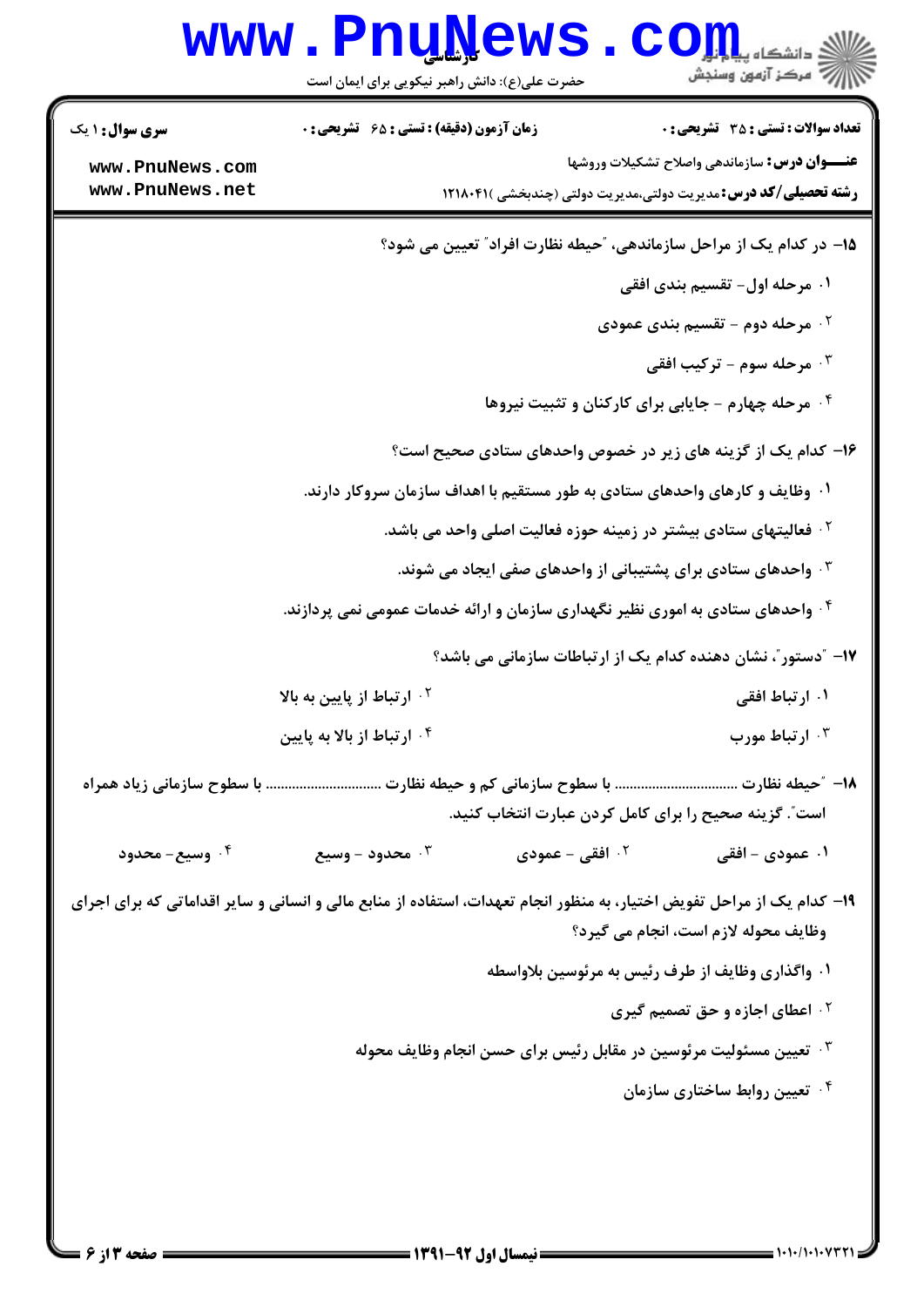|                                    |                                           | www.PnuNews.<br>حضرت علی(ع): دانش راهبر نیکویی برای ایمان است | $\left\  \bigoplus_{i=1}^n \bigoplus_{j=1}^n \mathbb{Z}^j \right\ _{L^2(\mathbb{R}^N)} \leq \left\  \bigoplus_{i=1}^n \mathbb{Z}^j \right\ _{L^2(\mathbb{R}^N)}$ |
|------------------------------------|-------------------------------------------|---------------------------------------------------------------|------------------------------------------------------------------------------------------------------------------------------------------------------------------|
| <b>سری سوال : ۱ یک</b>             | زمان آزمون (دقیقه) : تستی : ۶۵ گشریحی : 0 |                                                               | <b>تعداد سوالات : تستی : 35 ٪ تشریحی : 0</b>                                                                                                                     |
| www.PnuNews.com<br>www.PnuNews.net |                                           |                                                               | <b>عنـــوان درس:</b> سازماندهی واصلاح تشکیلات وروشها<br><b>رشته تحصیلی/کد درس:</b> مدیریت دولتی،مدیریت دولتی (چندبخشی )۱۲۱۸۰۴۱                                   |
|                                    |                                           |                                                               | ۲۰- کدام یک از گزینه های زیر از اصول تفویض اختیار می باشد؟                                                                                                       |
|                                    |                                           |                                                               | ۰۱ تفویض اختیار نسبت به تمام آن است                                                                                                                              |
|                                    |                                           |                                                               | <sup>٢</sup> · تفويض اختيار قابل فسخ نيست                                                                                                                        |
|                                    |                                           |                                                               | ۰۳ انتقال اختیارات مسئولیت تفویض کننده را سلب نمی کند                                                                                                            |
|                                    |                                           |                                                               | <sup>۰۴</sup> تفویض اختیار باید توام با عدم تمرکز نظارت باشد                                                                                                     |
|                                    |                                           |                                                               | <b>۲۱</b> - هر یک از مقاطع تشکیل دهنده سلسله مراتب سازمانی که جزء رده فرماندهی قرار می گیرد، چه نامیده می شود؟                                                   |
| ۰۴ واحد تابعه                      | ضوابط تشكيلاتي $\cdot^{\mathsf{y}}$       | ۰ <sup>۲</sup> واحد سازمانی                                   | ۰۱ سطح سازمانی                                                                                                                                                   |
|                                    |                                           |                                                               | ۲۲– تعیین حداقل دستمزد و قوانین حفظ محیط زیست، به منظور تحقق کدام یک از نقشهای اصلی دولت انجام می شود؟                                                           |
|                                    | ۰ <sup>۲</sup> نقش عدالت خواهانه          |                                                               | ۰۱ نقش تخصیصی                                                                                                                                                    |
|                                    | ۰ <sup>۴</sup> نقش قانونگذاری             |                                                               | نقش ثبات بخشی $\cdot$                                                                                                                                            |
|                                    |                                           |                                                               | ٢٣- اعضاء مجمع تشخيص مصلحت نظام، توسط كدام يک از گزينه هاي زير تعيين مي شود؟                                                                                     |
|                                    | <b>گ مجلس شورای اسلامی</b> $\cdot$        |                                                               | ۰۱ رهبر                                                                                                                                                          |
|                                    | ۰۴ مجلس خبرگان رهبری                      |                                                               | رئيس جمهور $\cdot^{\mathsf{v}}$                                                                                                                                  |
|                                    |                                           |                                                               | ۲۴- شوراهای دفاع و امنیت کشور، در صورت لزوم توسط کدام گزینه تشکیل می شوند؟                                                                                       |
|                                    | <sup>۲ .</sup> شورای عالی امنیت ملی       |                                                               | ۰۱ قوه مقننه                                                                                                                                                     |
|                                    | ۰۴ مجلس شورای اسلامی                      |                                                               | فوه قضائيه $\cdot$ "                                                                                                                                             |
|                                    |                                           |                                                               | ۲۵– کدام یک از گزینه های زیر از کمیسیون های موقتی مجلس شورای اسلامی می باشد؟                                                                                     |
|                                    | ۰ <sup>۲</sup> کمیسیون فرهنگی             |                                                               | ۰۱ کمیسیون برنامه و بودجه و محاسبات                                                                                                                              |
|                                    | ۰۴ كميسيون تلفيق بودجه                    |                                                               | ۰۳ کمیسیون آموزش و تحقیقات $\cdot$                                                                                                                               |
|                                    |                                           |                                                               | ۲۶– کدام یک از گزینه های زیر، از انواع نظارت سیاسی در نظام اداری ایران می باشد؟                                                                                  |
|                                    | <sup>۲ .</sup> نظارت سازمانهای دولتی ناظر |                                                               | ۰۱ نظارت وزراء                                                                                                                                                   |
|                                    | ۰ <sup>۴</sup> نظارت دیوان عالی کشور      |                                                               | نظارت عامه پارلمان $\cdot^{\mathsf{T}}$                                                                                                                          |
|                                    |                                           |                                                               |                                                                                                                                                                  |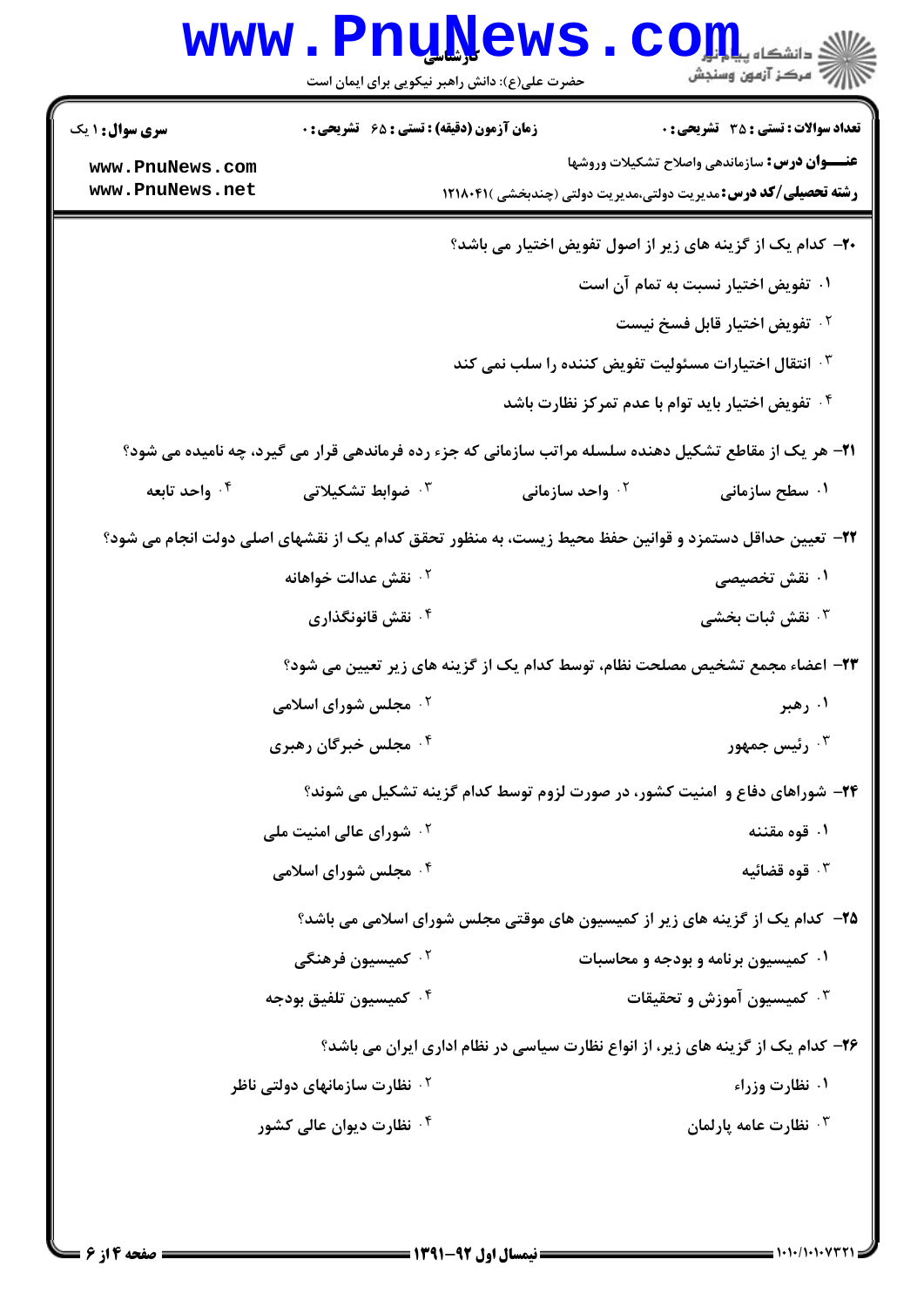|                                                                                                                 | <b>www.PnuNews</b><br>حضرت علی(ع): دانش راهبر نیکویی برای ایمان است                                                     |                                                                     | ان دانشڪاه پيام اور<br>اڳ مرڪز آزمهن وسنڊش                             |  |
|-----------------------------------------------------------------------------------------------------------------|-------------------------------------------------------------------------------------------------------------------------|---------------------------------------------------------------------|------------------------------------------------------------------------|--|
| <b>سری سوال : ۱ یک</b>                                                                                          | زمان آزمون (دقیقه) : تستی : ۶۵ گشریحی : 0                                                                               |                                                                     | <b>تعداد سوالات : تستی : 35 تشریحی : 0</b>                             |  |
| www.PnuNews.com                                                                                                 |                                                                                                                         |                                                                     | <b>عنـــوان درس:</b> سازماندهی واصلاح تشکیلات وروشها                   |  |
| www.PnuNews.net                                                                                                 |                                                                                                                         |                                                                     | <b>رشته تحصیلی/کد درس:</b> مدیریت دولتی،مدیریت دولتی (چندبخشی )۱۲۱۸۰۴۱ |  |
| ۲۷- شورای عالی کار و شورای اداری استان، جزء کدام یک از انواع شوراها در قانون اساسی انقلاب اسلامی ایران می باشد؟ |                                                                                                                         |                                                                     |                                                                        |  |
|                                                                                                                 | ۰۲ شوراهای اسلامی محلی                                                                                                  |                                                                     | ۱. شوراهای صنفی                                                        |  |
|                                                                                                                 | ۰ <sup>۴</sup> شوراهای نهادی                                                                                            |                                                                     | ۰ <sup>۳</sup> شوراهای عالی استان ها                                   |  |
|                                                                                                                 |                                                                                                                         |                                                                     | ۲۸- ″تشریح جزئیات و نحوه انجام دادن کار″، چه نامیده می شود؟            |  |
| ۰۴ پردازش                                                                                                       | سيستم $\cdot$                                                                                                           | ۰۲ روش                                                              | ۰۱ شیوه                                                                |  |
|                                                                                                                 |                                                                                                                         |                                                                     | ۲۹- کدام یک از گزینه های زیر از ویژگیهای بهبود مستمر می باشد؟          |  |
|                                                                                                                 | ۰ <sup>۲</sup> تغییر تدریجی                                                                                             |                                                                     | ۰۱ سرمایه گذاری زیاد                                                   |  |
|                                                                                                                 | ۰۴ ساخت مجدد                                                                                                            |                                                                     | ۰۳ تاکید بر فن آوری و افراد                                            |  |
|                                                                                                                 | ۳۰– کدام یک از گزینه های زیر از ویژگیهای نظام موفق پیشنهادها می باشد؟                                                   |                                                                     |                                                                        |  |
|                                                                                                                 |                                                                                                                         | ۰۱ درگیر نشدن پیشنهاد دهندگان در اجرای پیشنهادها                    |                                                                        |  |
|                                                                                                                 |                                                                                                                         | <sup>۲</sup> ۰ سمت گیری پیشنهادهای ارائه شده به سمت پیشنهادهای فردی |                                                                        |  |
|                                                                                                                 | شرکت فعال کلیه کارکنان در ارائه پیشنهاد $\cdot$                                                                         |                                                                     |                                                                        |  |
|                                                                                                                 |                                                                                                                         | ۰۴ افزایش زمان ارزیابی و دادن جواب به پیشنهادها                     |                                                                        |  |
|                                                                                                                 | <b>۳۱</b> - نظامی که با جلب مشارکت کارکنان، محیطی سامان یافته را در کلیه سطوح سازمان به وجود می آورد، چه نامیده می شود؟ |                                                                     |                                                                        |  |
| $TQS$ . $f$                                                                                                     | TQM . ٣                                                                                                                 | EFQM . ٢                                                            | $\Delta S$ .1                                                          |  |
|                                                                                                                 | ۳۲- ″نخستین رکن راهبرد پیشگیری از فساد در ایران ، کدام مورد می باشد؟                                                    |                                                                     |                                                                        |  |
|                                                                                                                 | <b>گ تقویت آموزه های دینی</b>                                                                                           |                                                                     | <b>۱. تقویت مشارکت مردمی</b>                                           |  |
|                                                                                                                 | ۰۴ افزایش پاسخگویی رهبران سیاسی                                                                                         |                                                                     | ۰۳ اصلاح مدیریت دولتی                                                  |  |
|                                                                                                                 | 33- برنامه اول توسعه در چه سالی و با تاکید بر کدام بخش تشکیل و اجرا شد؟                                                 |                                                                     |                                                                        |  |
|                                                                                                                 |                                                                                                                         | ۰۱ - ۱۳۱۴– تاکید بر گسترش زیربناهای اقتصادی                         |                                                                        |  |
|                                                                                                                 |                                                                                                                         |                                                                     | <b>1۳۲۸ - تاکید بر بخش کشاورزی</b>                                     |  |
|                                                                                                                 |                                                                                                                         |                                                                     | ۰۳ - ۱۳۴۱– تاکید بر صنایع زیربنایی                                     |  |
|                                                                                                                 |                                                                                                                         | ۰۴ ۱۳۴۷- تاکید بر سرمایه گذاری بخش دولتی در صنایع سنگین             |                                                                        |  |
|                                                                                                                 |                                                                                                                         |                                                                     |                                                                        |  |